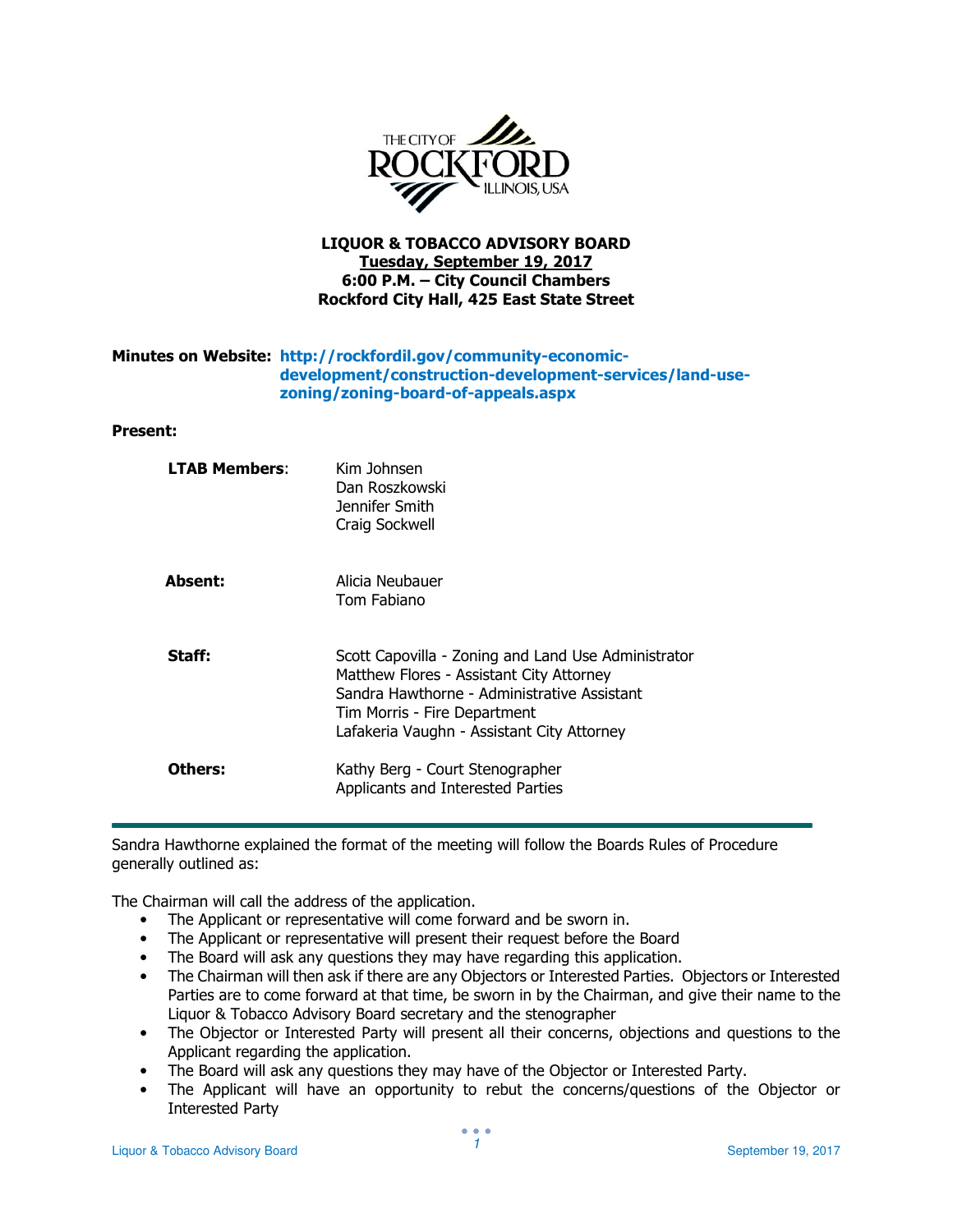- No further discussion from the Objector or Interested Party will occur after the rebuttal of the Applicant.
- The Board will then discuss the application and a vote will be taken.

It was further explained to the public in attendance, applicants, objectors and interested parties that this meeting is not a final vote on any item. The date of the Codes & Regulations meeting was given as Monday, September 25, 2017, at 5:30 PM in City Council Chambers in this building as the second vote on these items. The public in attendance, applicants, objectors and interested parties were instructed that they could contact the Zoning Office for any further information and the phone number was listed on the top of the agenda which was made available to all those in attendance. The City's web site for minutes of this meeting are listed on the agenda as well. This information was also presented in written form attached to the agendas.

The meeting was called to order at 6:50 PM. A MOTION was made by Kim Johnsen to APPROVE the minutes from the August 15, 2017 meeting with corrections. The Motion was **SECONDED** by Craig Sockwell and CARRIED by a vote of 3-0 with Tom Fabiano, and Alicia Neubauer absent and Jennifer Smith abstaining.

| 017-LTAB-028 | 1602 North Alpine Road                                                              |
|--------------|-------------------------------------------------------------------------------------|
| Applicant    | Penny S. Lakhani / Penny Inc. dba Citgo Highcrest                                   |
| Ward 02      | <b>Sale of tobacco products</b> in conjunction with a gas station in a C-2, Limited |
|              | <b>Commercial Zoning District</b>                                                   |

The subject property is located on the northwest corner of North Alpine Road and Highcrest Road. Penny Lakhani, and Sadruddin Lakhani, Applicants, were present and reviewed their request for tobacco sales. Mr. Lakhani explained they do not have a convenience store other than very few item for sale due to the limited size of their building. Without the sale of tobacco products he feels they would have to close down.

Attorney Vaughn asked if they had an opportunity to review the (11) conditions of Staff. Mr. Lakhani stated they are in agreement to comply but had a question regarding enclosing the dumpster. Because they had difficulty getting the previous company to service them, they attempted to have that dumpster removed from the property, As yet, the disposal company has yet to do so and Mr. Lakhani stated it has been about a year. They did obtain another disposal company and had to locate their dumpster on the adjacent IGA property. Mr. Capovilla stated if the previous dumpster company will not remove their dumpster from the Applicant's property, Staff may have to become involved in assisting the Applicant. Based on this information, it was decided to remove condition (9) stating that the Applicant enclose the existing dumpster that is located on their property.

Staff Recommendation is for Approval with (11) conditions, revised to (10). No Objectors or Interested Parties were present.

A **MOTION** was made by Craig Sockwell to **APPROVE** the sale of tobacco products in conjunction with a gas station in the name of Penny S. Lakhani / Penny Inc. dba Citgo Highcrest in a C-2, Limited Commercial Zoning District at 1602 North Alpine Road with the removal of condition (9). The Motion was **SECONDED** by Kim Johnsen and **CARRIED** by a vote of 4-0 .

Approval is subject to the following conditions:

- 1. Must meet all applicable building and fire codes.
- 2. Compliance with all City of Rockford Liquor and Tobacco Codes.
- 3. Window display signage is limited to 20% of window area.
- 4. That the windows shall not be covered with bars or other devices that block the windows.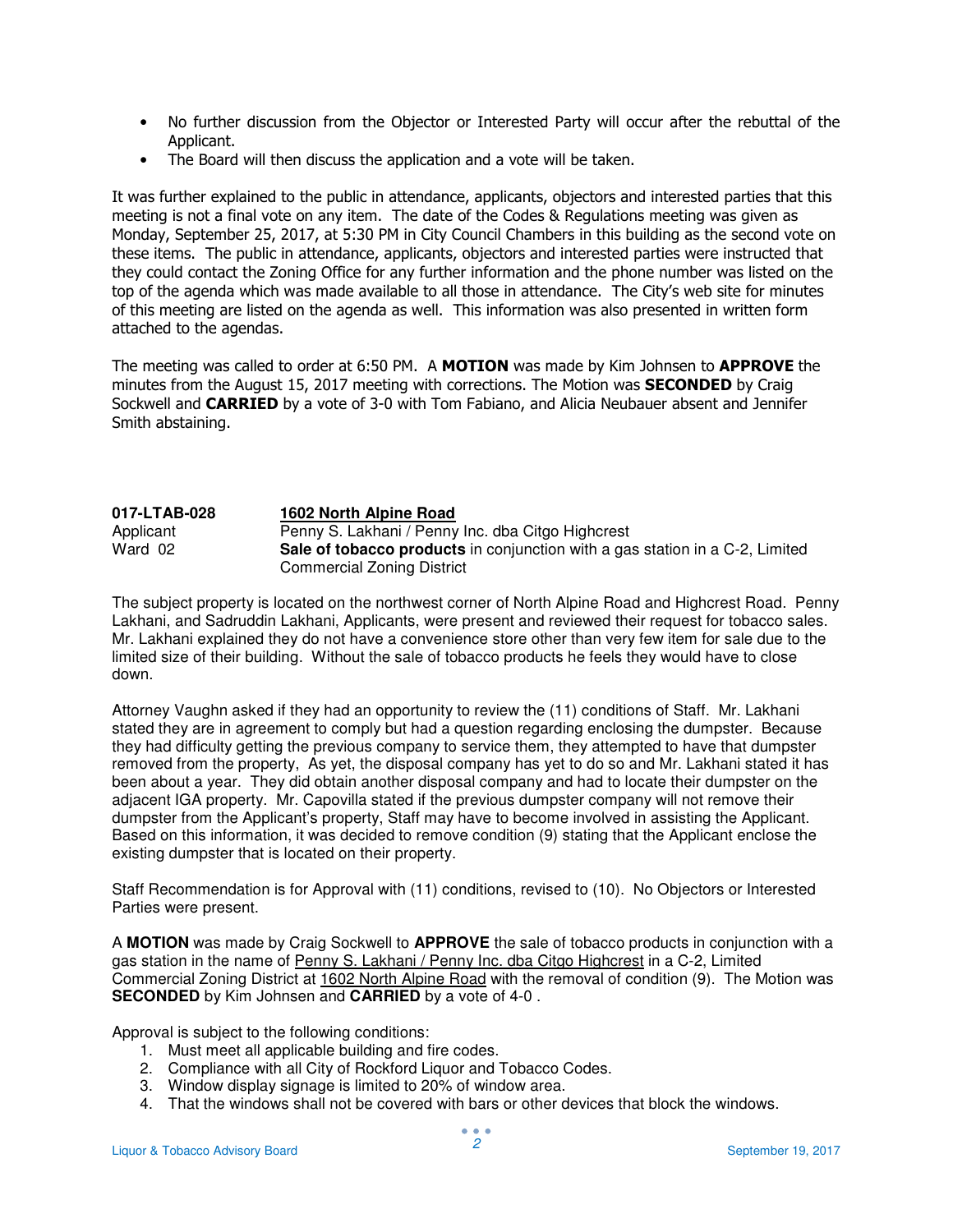- 5. The sale of tobacco products shall be limited to the area shown on Exhibit D.
- 6. Hours of operation shall be limited to the hours allowed per the submitted business plan 5:00 AM to Midnight, Monday through Sunday.
- 7. The sale of rose tubes, airplane-sized bottles and any other products that can be deemed to be easily manufactured into drug paraphernalia is prohibited.
- 8. The sale of water pipes and "huka" or "hookah" are prohibited.
- 9. Removal of the abandon sign on the building where the bathrooms are located.
- 10. All conditions must be met prior to establishment of use.

## **017-LTAB-029 This item was Withdrawn by the Applicant prior to advertising**

| 017-LTAB-030 | 425 South Winnebago Street                                                 |
|--------------|----------------------------------------------------------------------------|
| Applicant    | Vivian M. Wierman dba Wierman's Corner Store, Inc.                         |
| Ward 13      | Sale of tobacco products in conjunction with a gas station and convenience |
|              | store in an I-1, Light Industrial Zoning District                          |

The subject property is located on the northwest corner of Cedar Street and South Winnebago Street. Vivian Wierman, Applicant, reviewed her request for the sale of tobacco products. Ms. Wierman stated she has a small deli within the convenience store. Very often her customers come in for deli products and wish to purchase cigarettes as well. She is concerned that she is not meeting the needs of some of her customers by not offering the sale of tobacco products. She stated she is agreeable to all (10) Staff conditions.

Staff Recommendation was for Approval with (10) conditions. No Objectors or Interested Parties were present.

A **MOTION** was made by Craig Sockwell to **APPROVE** the sale of tobacco products in conjunction with a gas station and convenience store in the name of Vivian M. Wierman dba Wierman's Corner Store, Inc. in an I-1, Light Industrial Zoning District at 425 South Winnebago Street. The Motion was **SECONDED** by Jennifer Smith and **CARRIED** by a vote of 4-0.

Approval is subject to the following conditions:

- 1. Must meet all applicable building and fire codes.
- 2. Compliance with all City of Rockford Liquor and Tobacco Codes.
- 3. Window display signage is limited to 20% of window area.
- 4. That the windows shall not be covered with bars or other devices that block the windows.
- 5. The sale of tobacco products shall be limited to the area shown on Exhibit E.
- 6. Hours of operation shall be limited to Monday through Friday 5:30 AM to 6:30 PM, Saturday 7:00 AM to 4:30 PM; and Sunday closed.
- 7. Submittal of a landscaping plan for the area around the free-standing sign located at the southeast corner of the property.
- 8. The sale of rose tubes, airplane-sized bottles and any other products that can be deemed to be easily manufactured into drug paraphernalia is prohibited.
- 9. The sale of water pipes and "huka" or "hookah" are prohibited.
- 10. The dumpster enclosure must be installed under a permit. All temporary signage including posts must be removed off the building and site. The abandoned pay phone booth must be removed.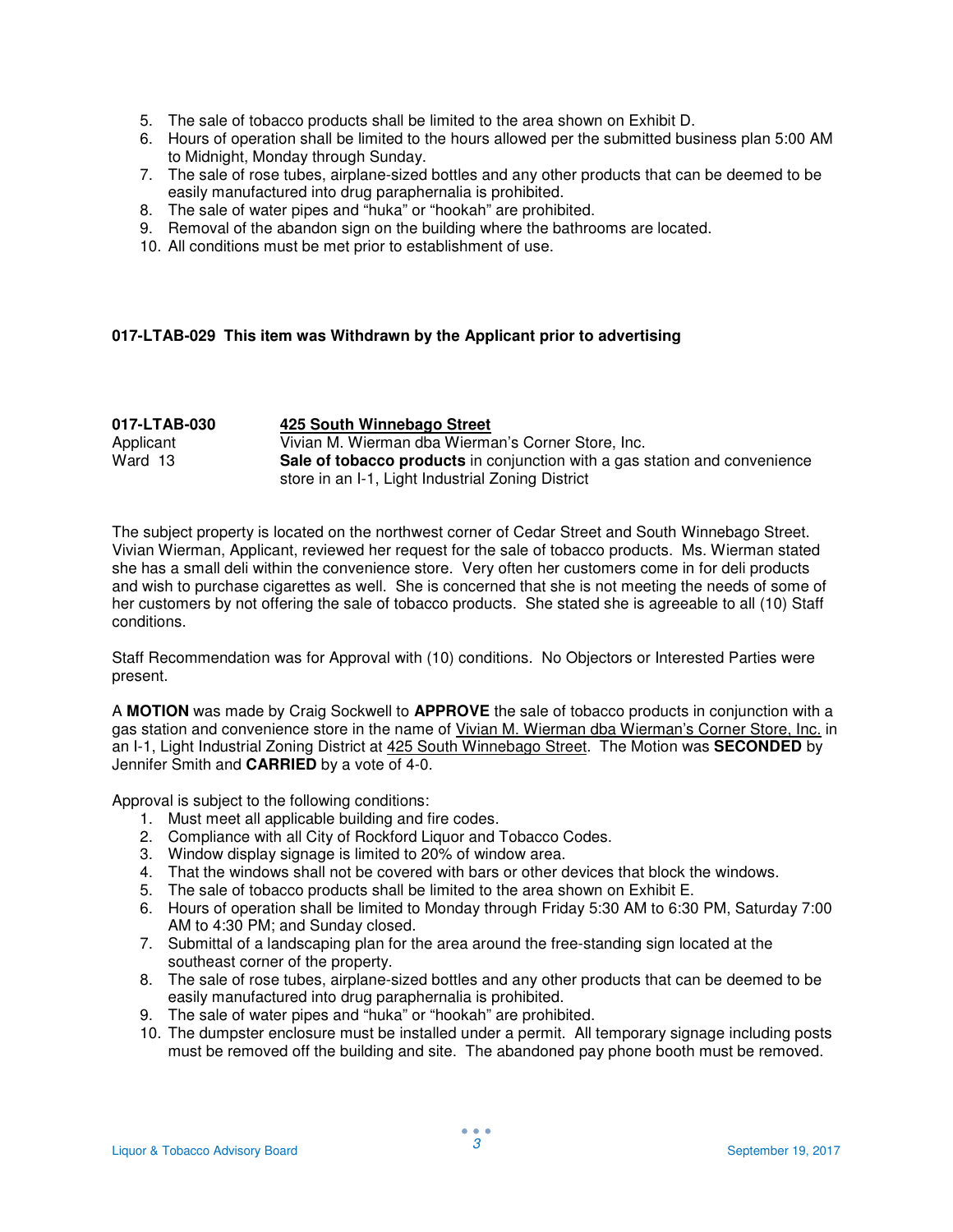#### **017-LTAB-031 2000 Harrison Avenue** Applicant John LeRoy Wierman dba Wierman Oil Company<br>Ward 11 **Sale of tobacco products** in conjunction with a g Sale of tobacco products in conjunction with a gas station and convenience store in an I-1, Light Industrial Zoning District

John L. Wierman, Applicant, stated he wishes to reinstate his tobacco license. He stated he has been selling tobacco since 1965 and unintentionally neglected to renew his license for this location. The Applicant agrees to follow the (13) conditions of Staff.

Staff Recommendation is for Approval with (13) conditions. No Objectors or Interested Parties were present.

A **MOTION** was made by Kim Johnsen to **APPROVE** the sale of tobacco products in conjunction with a gas station and convenience store in an I-1, Light Industrial Zoning District. The Motion was **SECONDED**  by Jennifer Smith and **CARRIED** by a vote of 4-0.

Approval is subject to the following conditions:

- 1. Meet all applicable Building and Fire Codes.
- 2. Compliance with all City of Rockford Liquor and Tobacco Codes.
- 3. The sale of tobacco shall be limited to the submitted plan Exhibit E.
- 4. Must develop site in accordance with site and landscaping plans approved by Staff.
- 5. The hours and days of operation will be from 5:30 AM to 9:00 PM, Monday through Friday.
- 6. The hours and days of operation will be from 7:00 AM to 8:00 PM on Saturday.
- 7. The hours and days of operation will be from 8:00 AM to 6:00 PM on Sunday.
- 8. The sale of rose tubes, airplane-sized bottles and any other products that can be deemed to be easily manufactured into drug paraphernalia is prohibited.
- 9. The sale of water pipes and "huka" or "hookah pipes are prohibited.
- 10. Window display signage is limited to 20% of window area.
- 11. There shall not be temporary exterior signage.
- 12. The windows shall not be covered with bars or other devices that block the windows.
- 13. All conditions must be met prior to establishment of use.

| 017-LTAB-032 | 1701 South Main                                                                        |
|--------------|----------------------------------------------------------------------------------------|
| Applicant    | Jesus J. Medrano / Medrano Inc. dba El Tenampa Bar                                     |
| Ward 05      | <b>Modification of an existing liquor license</b> to include outdoor seating in a C-2, |
|              | Limited Commercial Zoning District                                                     |

Rudy Valdez, and Jesus Medrano were present. Mr. Valdez stated he is part of the SWIFT organization and is speaking on behalf of the Applicant. He feels the addition of a seasonal beer garden with removable fencing during the winter would be beneficial to Mr. Medrano's business. The proposed beer garden is 600 sq. ft. in size with tables and chairs. The Security plan will remain the same. Mr. Valdez stated SWIFT is recommending the Board approve this application as Mr. Medrano's establishment has been good for the area.

Mr. Medrano did not provide hours of operation with his application. Attorney Vaughn asked Mr. Medrano to clarify hours. He stated business hours will be from 4:00 PM to 2:00 AM Monday through Sunday. She asked if the Beer Garden would be open until 2:00 AM to which the Applicant responded "maybe". Attorney Vaughn explained that there is a 10:00 PM Noise Ordinance that the Applicant is required to enforce for the Beer Garden. The Applicant has reviewed the conditions. Mr. Valdez stated he had concerns with Conditions (9), (11), (12), and (13). Condition (9) refers to removal of the log barrier across the former access point on South Main Street and the establishment of a landscape area. Mr. Valdez stated the road construction by IDOT tore up this area and he feels it should not be the Applicant's